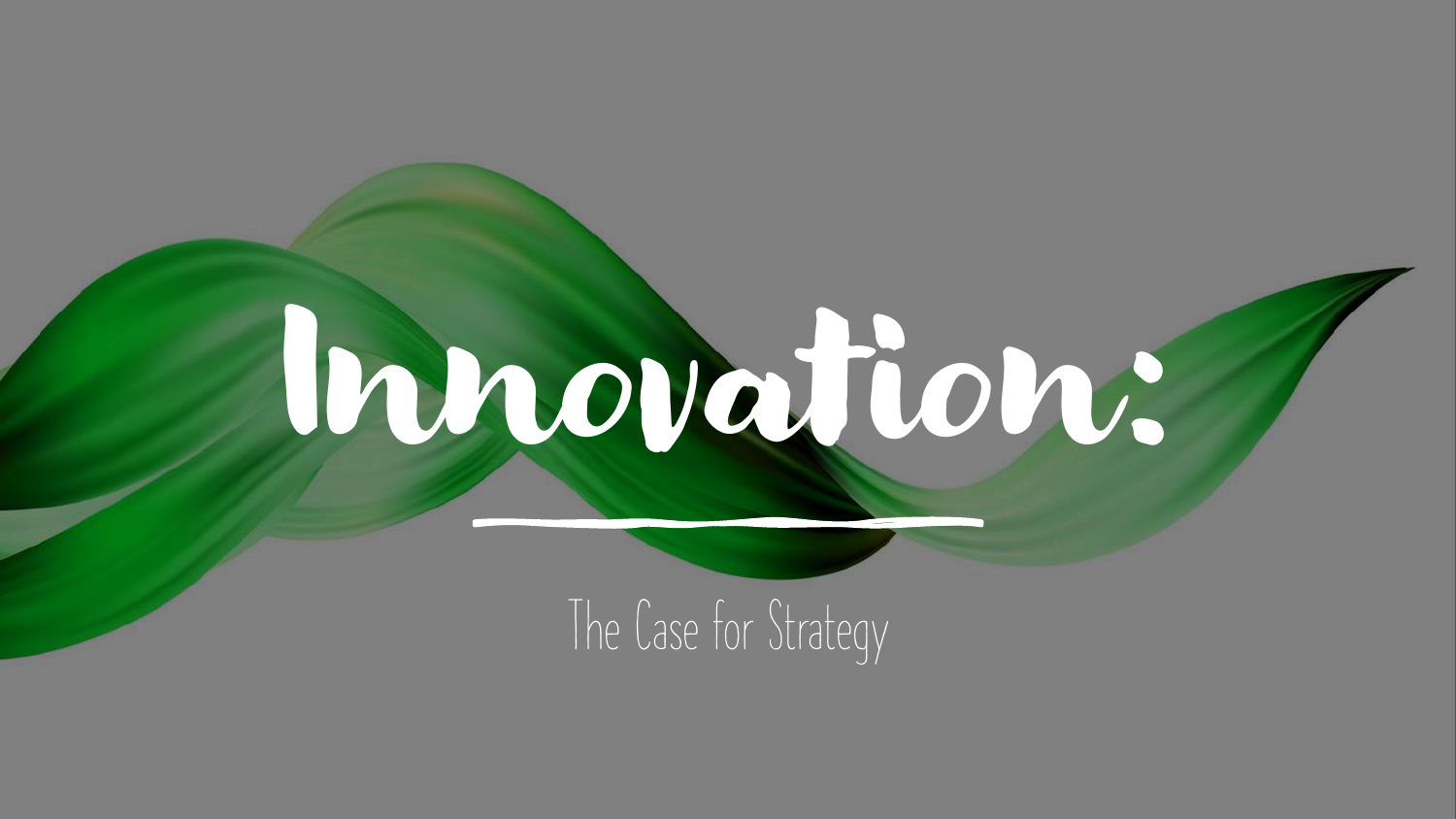# 1. The Data

We know that innovation is hard and that most fails.



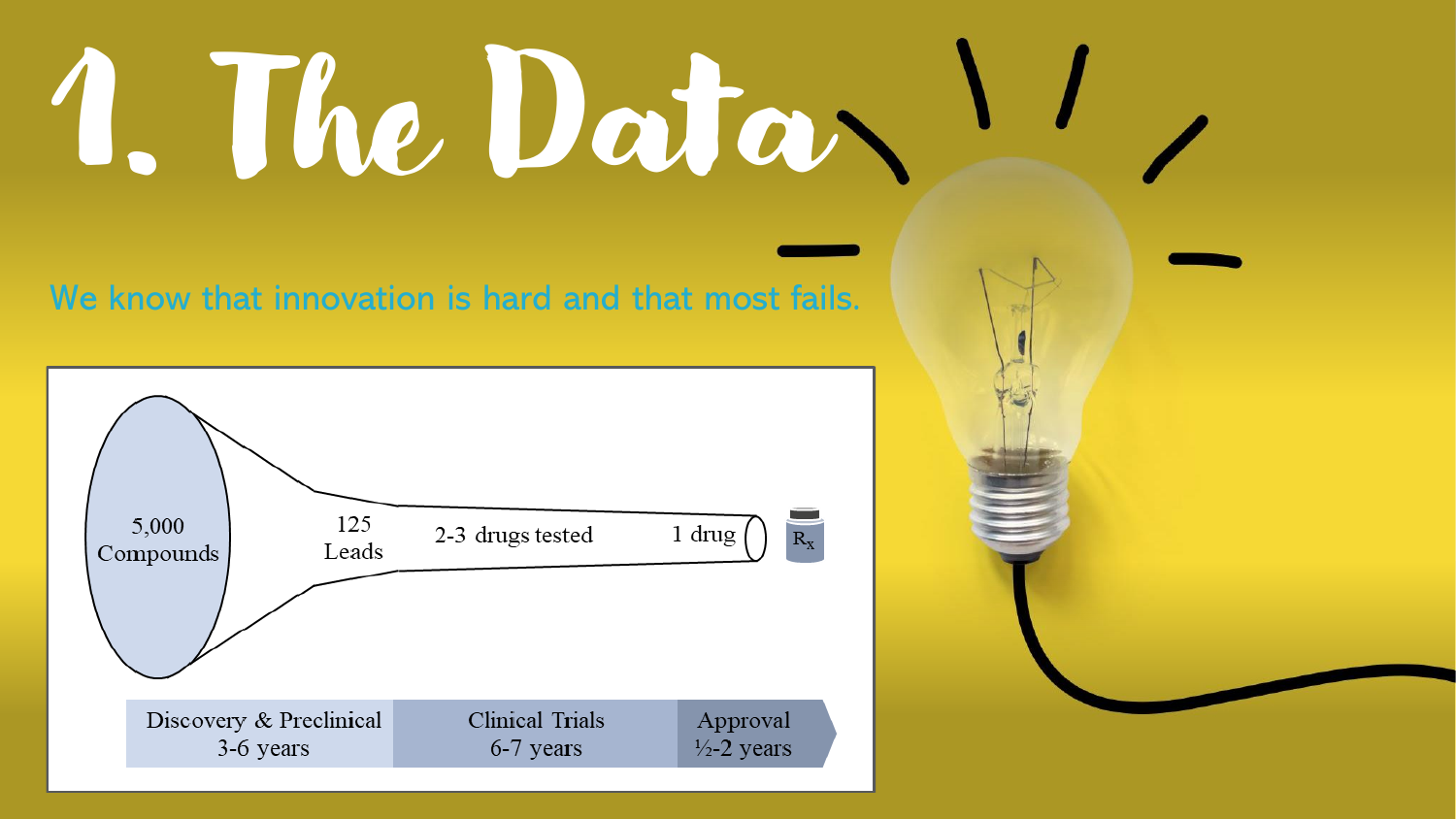# 1. The Data

We also know that there are systematic differences in the activity that underlies...

successful innovation and unsuccessful innovation;

Cohen, MW & Levinthal, DA. 1990. Absorptive capacity: A new perspective on learning and innovation. ASQ, 35:128-152;

Calantone, R.J., Di Benedetto, C.A. and Divine, R. (1993), Organisational, technical and marketing antecedents for successful new product development. R&D Management, 23: 337-351. <https://doi.org/10.1111/j.1467-9310.1993.tb00839.x>

…and breakthrough innovation and incremental innovation.

Schilling, MA. 2018. Quirky: The remarkable story of the traits, foibles, and genius of breakthrough innovators who changed the world. New York: Public Affairs. Video of key themes: https://www.youtube.com/watch?v=qzqJSsCPSTk;

Kneeland, M, Schilling, MA & Aharonson, B. 2020. Exploring uncharted territory: Knowledge search processes in the origination of outlier innovation. Organization Science, 31(3):535-55

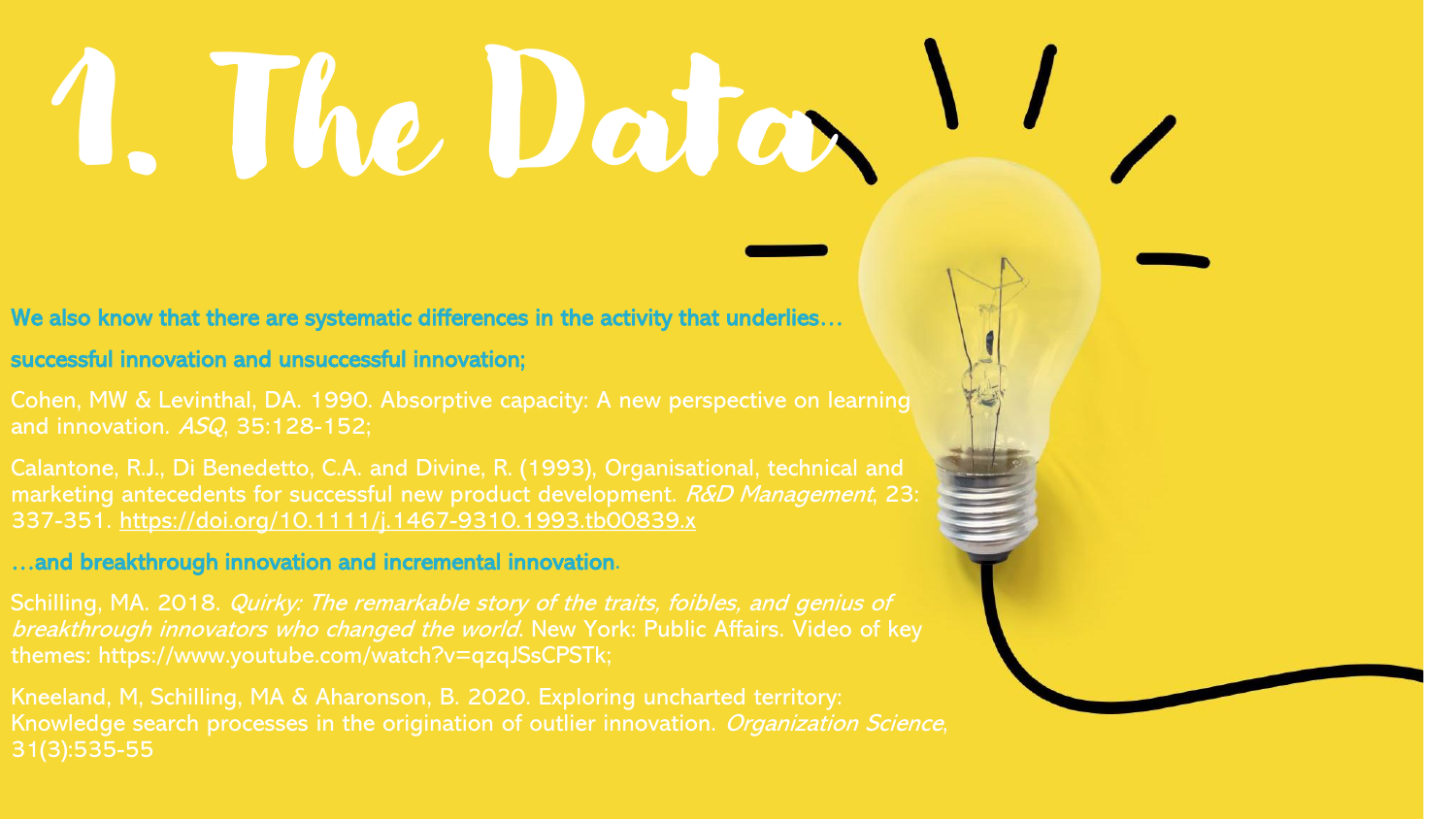## Choosing Innovation Projects

#### • Some innovation bets are better than others.

- Schilling, MA. 2017. What's your best innovation bet? Harvard Business Review.
- There are many tools for improving R&D Portfolio selection
	- Danneels, E & Kleinschmidt, EJ. 2003. Product innovativeness from the firm's perspective: Its dimensions and their relation with project selection and performance. Journal of Product Innovation Management, 357-373
	- Christensen, C. 2000/2017. Using Aggregate Project Planning to Link Strategy, Innovation, and the Resource AllocationProcess. Harvard Business Schoo/Note.
	- Short animated video on choosing innovation projects: https://youtu.be/0QOdd45aZ1o

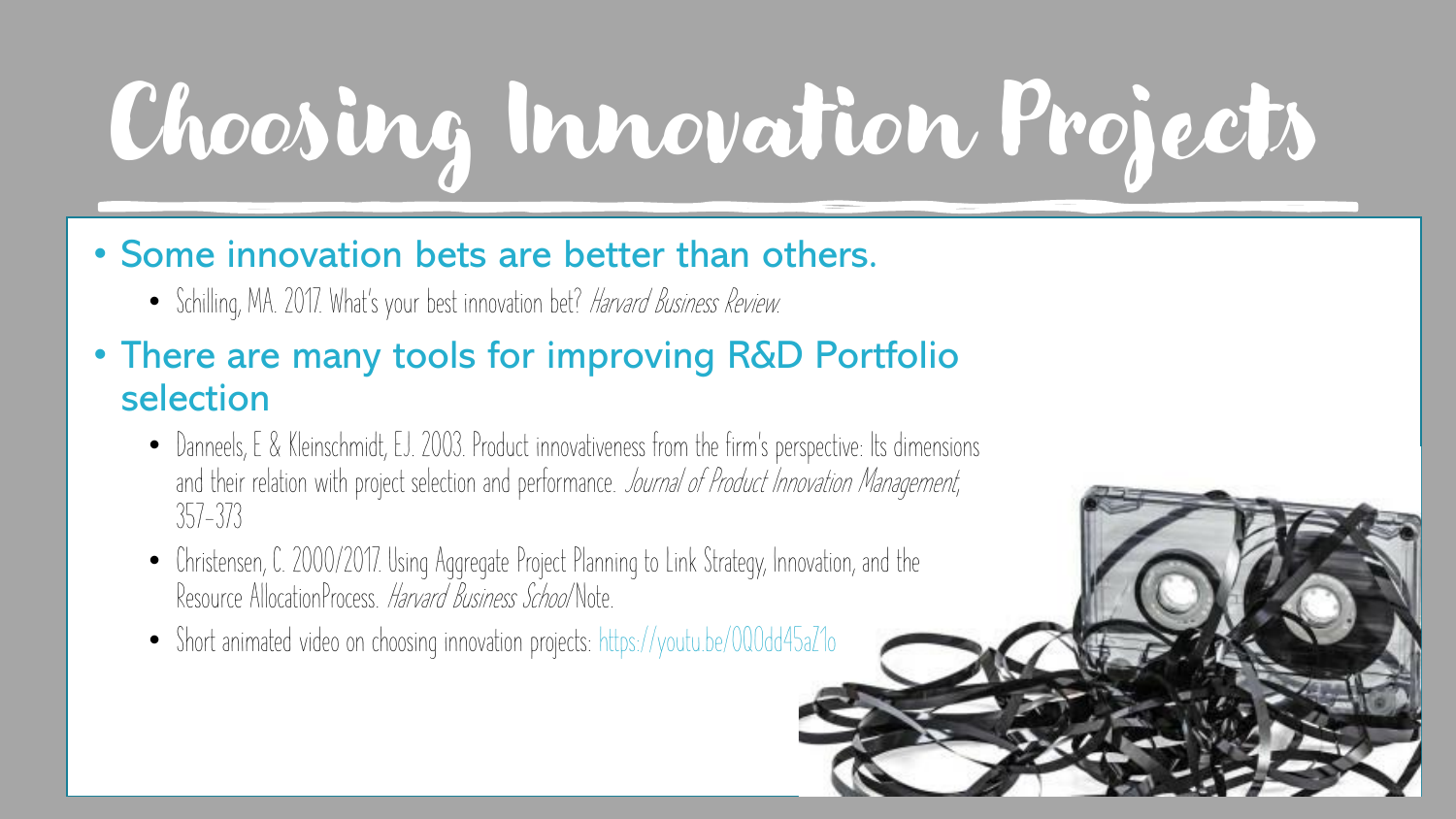## Organizing for Innovation

- How you structure the organization, and teams within the organization, and culture and norms all influence innovation
	- Fang, C, Lee, & Schilling. M. 2010. Balancing exploration and exploitation through structural design: advantage of the
	- semi-isolated subgroup structure in organizational learning, Organization Science, 21:625-642
	- Diehl, M & Stroebe, W. 1987. Productivity loss in brainstorming groups: Toward the solution of a riddle, *Journal of*
	- Personality and Social Psychology, 53: 497–509
	- Stroebe, W, Nijstad, B & Rietzschel, E. 2010. Beyond productivity loss in brainstorming groups: The evolution of a
	- question. In Zanna, MP & Olson JM (Eds). Advances in Experimental Social Psychology, 43: 157–203.
	- Short animated video on organizing for innovation: https://youtu.be/0sPwbcqNwEI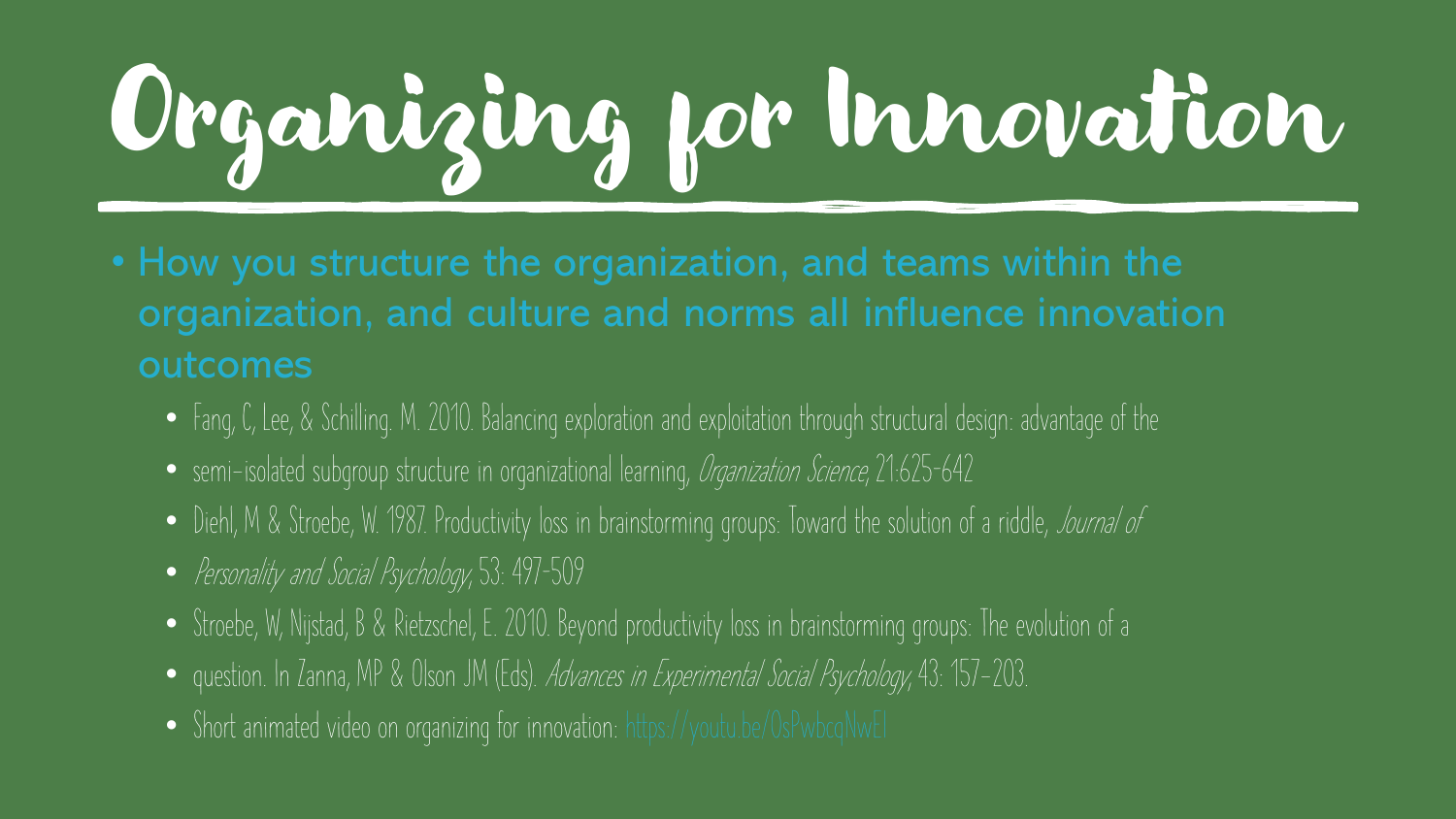### New Research Questions…

- "Does structure matter?" Blech. Of course it matters. How about, "What are the new structural archetypes for different kinds of innovators?"
- "Does exploration versus exploitation matter?" \*Long sigh\* Yes, we know it matters. So let's learn how to parameterize it and manage it within the firm.

#### • What we haven't seen at all that we would LOVE to see:

- The difference in innovation at a firm with a lot of slack (e.g., Google) versus a firm without much slack (e.g., Boeing)
- The difference in innovation at a firm with a fairly simple production function (e.g., Starbucks) versus a firm with a complex production function (e.g., Microsoft, Apple)